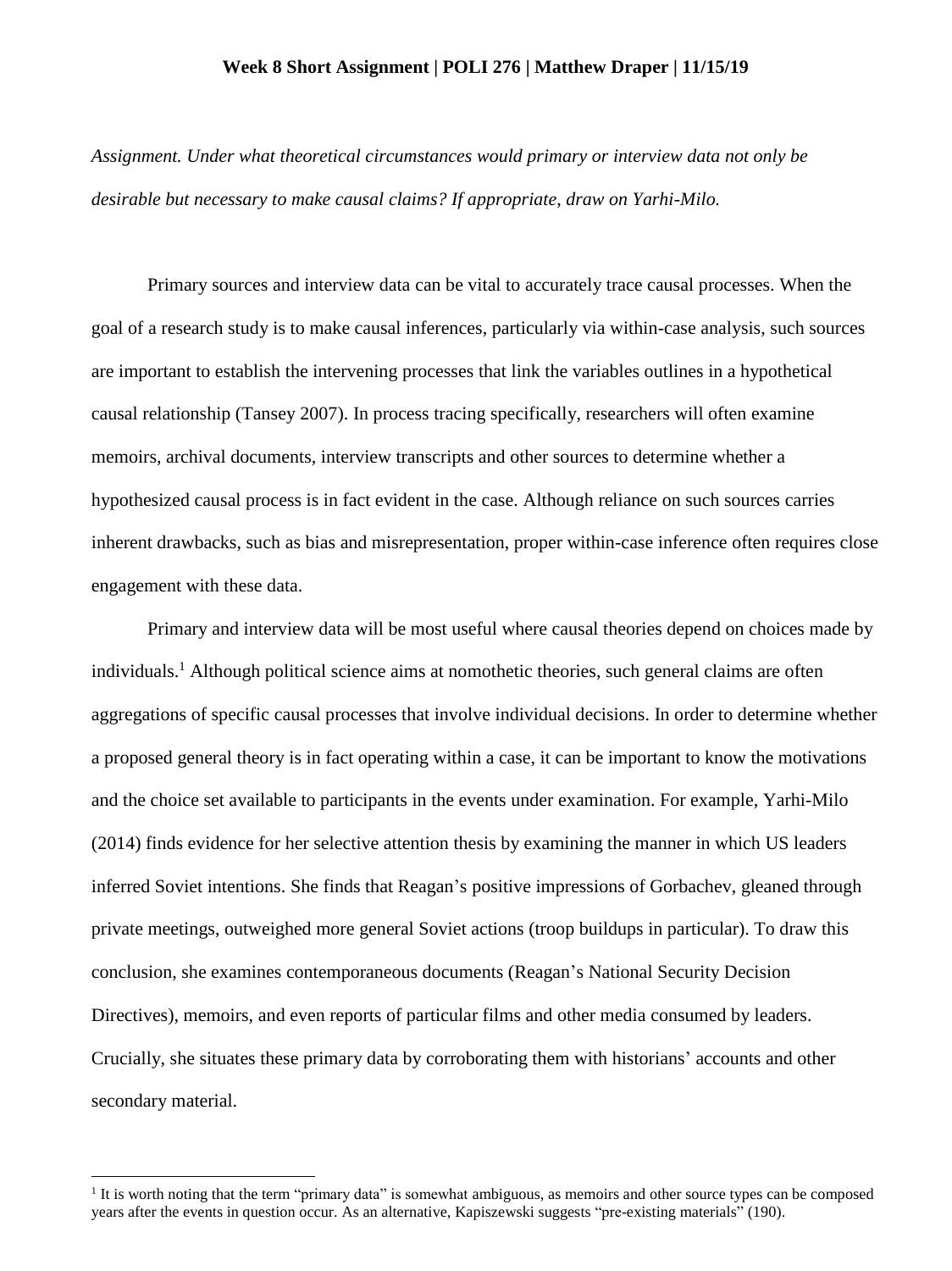Primary data is often deployed in the service of theory development and testing, in a process known as qualitative historical analysis (Thies 2002). Such primary data is particularly useful in determining basic information, or "manifest events". However, it is important to note that the choice of documents to consult will itself be "theory-laden", and may thus encode the biases of the researcher at the level of selection. In addition, the veracity of primary data can be questioned, particularly where the motives of the participants might lead them to adjust the record in their favor. Internal criticism of documents and external corroboration with contemporaneous records can help establish a more accurate view – this process is known as "triangulation" (Thies 2002).

Interviews play four main roles in process tracing: they can be used to corroborate information already known, to establish the thinking of a set of actors, to make inferences about a larger population, or to reconstruct and event or series of events (Tansey 2007). Such interviews can be particularly useful in uncovering causal processes and identifying causal mechanisms (Kapiszewski 2015). Tansey stresses the additive role of elite interviews as the most relevant use in process tracing, because elites frequently possess private information concerning decision-making processes (Tansey 2007). Yahri-Milo was able to interview several participants in the events she studied, including George Shultz and Caspar Weinberger. The interview with Weinberger seems particularly useful because he gives a thorough account of Reagan's assessment of Gorbachev's motives, an account that diverges from the account offered in Reagan's own memoirs (Yahri-Milo 2014, p. 214). She also consults past interview transcripts with the principal actors (Reagan and Gorbachev).

By incorporating public and private documents along with past and contemporaneous interviews, Yahri-Milo is able to demonstrate that rival theses (involving behavior, capabilities and military doctrine) do not account for crucial pieces of evidence that her selective attention thesis can explain. Gorbachev's costly signals of reassurance were not interpreted consistently by US decision-makers, and the behavior thesis cannot account for the rapid change in Reagan's (and Shultz's) attitudes immediately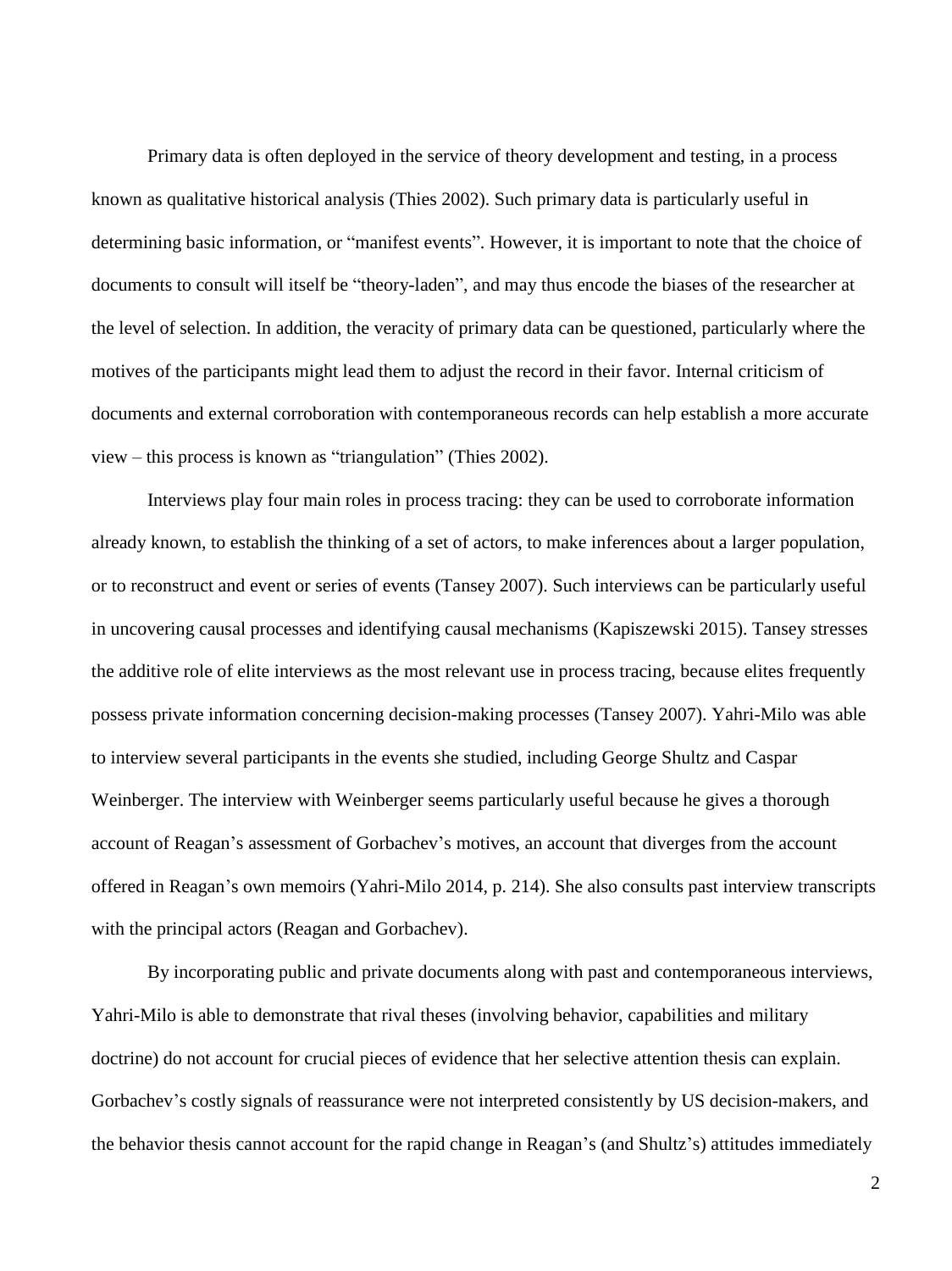following close, positive and repeated interactions with their Soviet counterparts (222). Yahri-Milo's causal claim that vivid events have disproportionate impacts on leaders, and that such leaders' impressions thus differ systematically from the impressions of their own intelligence community, forces consideration of these primary data to accurately trace major and minor factors in the decision process.

We can imagine other circumstances where primary and interview data could be vital to proposed causal claims. While in-depth elite interviews can reveal unique perspectives and uncover sensitive or controversial information, oral history approaches may uncover unique historical perspectives and sharpen the focus on causal processes. Although Tansey places a great deal of emphasis on the probative value of elite interviews, oral history can permit causal inference about the motivations of particular groups.<sup>2</sup> Random selection may be appropriate in such cases to minimize bias. Oral history projects (and focus groups) can suggest causal explanations that may be further refined through experiments (Kapiszewski 2015). As Yahri-Milo demonstrates, one of the most robust uses for these data is to distinguish a proposed explanation from competing theories. She is able to demonstrate that the empirical record is inconsistent with predictions made by rival theories, and that the outcome of interest (changes in how the United States perceived Soviet intentions) is best explained by her selective attention thesis. This approach is particularly powerful because Yahri-Milo's focus on the primary sources provides evidence for incentives, motives and constraints operating on the principal actors. While the use of primary data has risks, these data are vital for substantiating individual motivation and tracing causal processes.

 $\overline{a}$ 

<sup>2</sup> Katherine Cramer (2016) uses this technique to superlative effect.